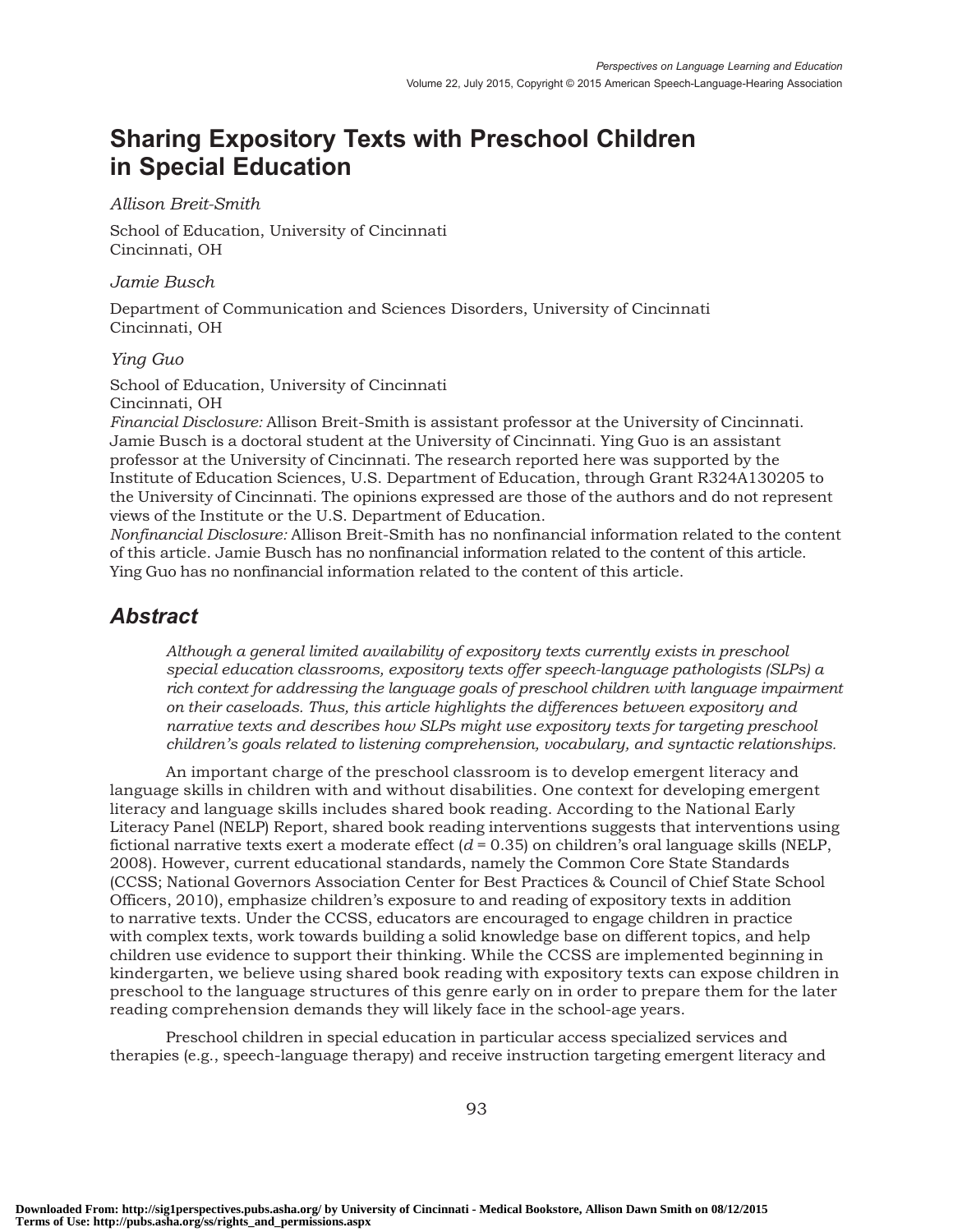language skills. Of those children with disabilities receiving special education services, approximately 52% are identified special education services are identified as having language impairment as their primary disability (Carlson et al., 2008). Shared book reading of expository books with preschool children in special education offers a developmentally appropriate activity for addressing the language deficits characteristic of children with language impairment. For example, children with language impairment have an overall limited vocabulary and often lack words to signal complex relationships (McGregor, Newman, Reilly, & Capone, 2002; Montgomery, Evans, & Gillam, 2009). Given the vocabulary and different text structures inherent in expository text, it can be very appropriate to use this genre as a means for working on language skills and building content knowledge. Furthermore, empirical evidence on preschool children who are typically developing (Culatta, Hall-Kenyon, & Black, 2010) and school-age at-risk children suggests that young children are capable of understanding expository texts (Williams et al., 2005; Williams et al., 2007; Williams, Stafford, Lauer, Hall, & Pollini, 2009). Yet the majority of books present in preschool special education settings are predominantly narratives in nature or storybooks. For example, a recent study conducted by Guo, Sawyer, Justice, and Kaderavek (2013) examined the quality of the literacy environment in 54 early childhood special education classrooms. One of their findings indicated that 88.9% of classrooms had four or more narrative books, whereas only 48.1% had more than four informational books suggesting that there is limited availability of books constituting other text genres such as expository books in the classroom. This is an important finding given that access to a variety of book genres makes it possible to accommodate the reading interest of all the children in a classroom, including those with disabilities (Fractor, Woodruff, Martinez, & Teale, 1993; Katims & Pierce, 1995).

Thus, the purpose of this article is to highlight the differences between expository and narrative texts and discuss how speech-language pathologists (SLPs) might take advantage of the language of expository books as a means for addressing the language goals of preschool children with language impairment on their caseloads. In particular, we will describe how SLPs can use expository texts to address language goals related to listening comprehension and responding to literal and inferential questions, expanding children's vocabulary, and extending children's understanding and use of syntactic relationships. We also provide examples of addressing these language goals within the expository picture book, The Life Cycle of a Carrot (Tagliaferro, 2007).

#### Differences Between Expository and Narrative Texts

In order to incorporate expository text in therapy with preschool children, it is important to first understand how expository texts and narrative texts differ. Expository texts provide information such as facts, explanations, and reasons for true-life phenomenon whereas narrative texts tell stories. Because of the differences in content, the presentations of these texts vary in at least three ways: text structure, language, and visual design.

Expository text organizes the text into text structures in order to show connections within the content (Dymock, 2005). For example, content that is sequential (e.g., how carrots grow) is organized into a sequencing text structure. Other text structures found in expository text include descriptive, compare-contrast, cause-effect, and problem-solution (Meyer & Ray, 2011). In general, expository text introduces a topic and then flows from subtopic to subtopic and within each subtopic different text structures may be used (Pappas, 1991; Maloch & Bomer, 2013). Alternatively, narrative text follows a predictable text structure, called story grammar, where the story provides settings, characters, plots, conflicts, and resolutions (Stetter & Hughes, 2010).

The second variation is found in the language of expository and narrative texts. In particular, vocabulary found within expository texts tends to be more technical compared to the vocabulary found within narrative texts. This is because expository text is designed to teach readers about a topic or phenomenon and there is often specific vocabulary associated with the topic (e.g., seedling, sprout). Expository text also uses signal words, or words that help readers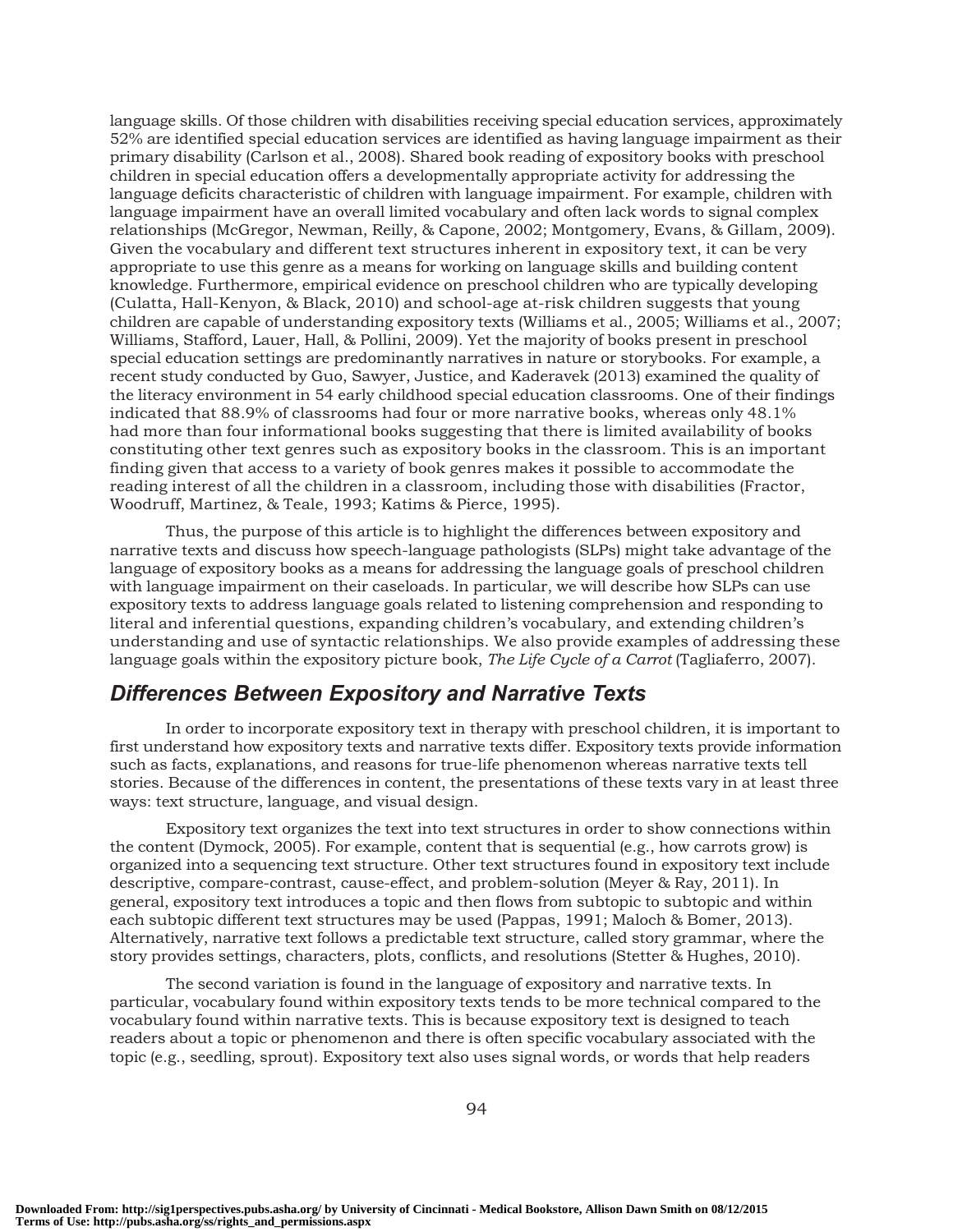determine how the text is organized. For example, in a sequencing text structure, signal words might include temporal words such as: first, next, finally, or last.

Finally, the visual designs of expository and narrative texts differ. Expository texts include table of contents, headings, diagrams, and photographs whereas narrative texts use illustrations and drawings to accompany the text. The use of table of contents and headings in expository text help organize the content into subtopics and inform readers of what information is included in the text. Diagrams and photographs provide visual support to the content. For example, in the book The Life Cycle of a Carrot (Tagliaferro, 2007) a diagram shows the steps of a carrot's plant growth from seed to carrot.

Expository texts also create very different learning experiences compared to narrative texts. Specifically, narrative texts follow a predictable pattern and children likely have had experience with this type of text whether at school or at home. As a result, with exposure and instruction, children can pick up this pattern, including children with language impairment, although at a slower rate (Gersten, Fuchs, Williams, & Baker, 2001). Expository text offers a variety of text structures and is not as predictable, so it is harder for children to comprehend. Therefore, children will need multiple exposures to these different text structures to be prepared for the expectations of school-age children (Duke, 2000). By introducing more expository text during preschool, SLPs can help guide children through the text while reading. Overall, incorporating expository text, while still including narrative text, is important—because the differences between text types allow more diversity of instruction in text structure, language, and design, while exposing children to multiple text types.

## Addressing Listening Comprehension Goals Using Questions with Expository Texts

Children with special needs, such as children with language impairment, have more difficulties comprehending text, learning new vocabulary, and connecting content to their background knowledge (Gersten et al., 2001). However, evidence supports engaging children in interactive discussions, including asking open-ended questions, during shared book reading as a way to monitor and develop these skills (Whitehurst et al., 1994; Wasik & Bond, 2001). Likewise, many SLPs target answering questions as a child's goal.

Like the differences between text types, there are also differences in question types. The two primary types of questions asked are literal and inferential. Literal questions place less cognitive demand on children because the answers can be found directly in the text, whereas inferential questions require children to go beyond the text, thus creating increased cognitive demand (Zucker, Justice, Piasta, & Kaderavek, 2010). When children are asked to make an inference, they must combine what was read with what they know or have previously experienced in order to formulate a response. There are many benefits to asking this type of question. First, the child is required to use language to generate a response, as with all open-ended questions. Second, the child is encouraged to synthesize and organize the text, which means they must first comprehend what was read. And third, it encourages the use of vocabulary and background knowledge. As mentioned previously, these are all of the skills that are often difficult for children with language impairment to learn.

Expository text provides a unique opportunity to ask children inferential questions. The content of expository text is based on true-life phenomenon, so children may have prior experience with the topic. And as experience is a component to answering inferential questions, children may be able to make the connection between their background knowledge and the content using the facts presented and photographs for support more easily than in a story with fictional characters and illustrated pictures. Expository text has also been shown to promote extratextual talk, or talk outside of the text on the page. In a study by Price, van Kleeck, and Huberty (2009) expository text encouraged significantly more talk, and for longer durations of time, than narrative text during parent and child shared book reading. Additionally, the type of talk was coded, revealing that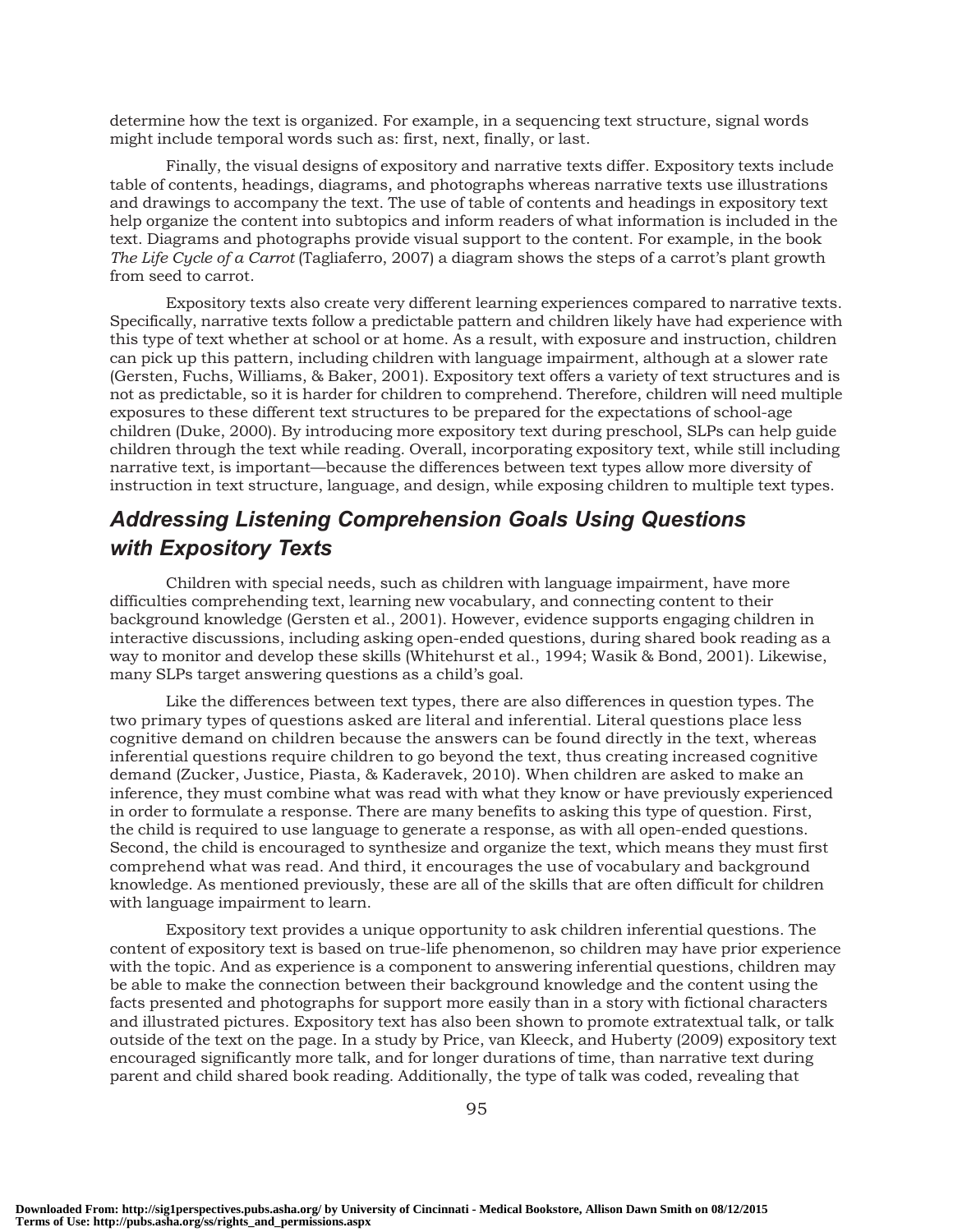expository text yielded over twice as many higher-level exchanges, including asking inferential questions, than narrative text.

Although there are many ways to ask inferential questions, three types will be highlighted in this article: explanation, hypothesis, and identifying similarities and differences. An explanation question asks children to express what they know about a process, content, or definition that is outside the information presented in the book. Examples of explanation question stems include: "tell me about, how, explain," and "why". A hypothesize question asks the child to predict an outcome. These questions begin with the SLP providing evidence from the text, and then asking the question. Hypothesis question stems include "if/then" and "because". With identifying similarities and differences questions, the SLP establishes a frame of reference for the content either within the book or across books and then asks children to compare and contrast. Question stems for identifying similarities and differences include "same, different, alike, compare," and "contrast".

Table 1 displays these three types of inferential questions, question stems that SLPs might use when asking these types of questions, and examples of the kind of questions SLPs might ask during a shared book reading therapy session with children with language impairment using the expository book, The Lifecycle of a Carrot by Linda Tagliaferro. These questions might address general Individualized Education Plan (IEP) goals aimed at children answering "what" and "why" questions during or after listening to a book or participating in an activity.

| <b>Type of Inferential</b><br><b>Ouestion</b> | <b>Question Stems</b>                  | <b>Examples from The Life Cycle of a Carrot</b><br>(Tagliaferro, 2007)                                                                                    |
|-----------------------------------------------|----------------------------------------|-----------------------------------------------------------------------------------------------------------------------------------------------------------|
| Explanation                                   | Tell me about<br>How<br>Explain<br>Why | Tell me about how a carrot plant grows.<br>How do new seeds grow?<br>Explain what sprout means.<br>Why did this carrot grow flowers?                      |
| <b>Hypothesis</b>                             | Ifthen<br>Because                      | Seeds need sunlight, soil, water, and warmth to sprout.<br>If it is cold, what happens to the seed?<br>If it doesn't rain, what will happen to the plant? |
| Identify similarities<br>and differences      | Same/Similar<br>Different              | Let's compare carrots and apples. How are they the same?<br>How are they different?                                                                       |

As mentioned previously, inferential questions require higher level thinking and place greater cognitive demands on children. Because children with language impairment tend to struggle with inferential questions (Bradshaw, Hoffman, & Norris, 1998; Ford & Milosky, 2008), it is important to have a toolbox of strategies to elicit responses. For example, when asking the question, "What do you think will happen to the new seeds?" the child provides a response that is off topic, incorrect, incomplete, or no response at all, it is important to help the child develop his or her thoughts. The following strategies (see Figure 1) require varying levels of support from the SLP and varying levels of demands on the child's verbal expression (Notari-Syverson, O'Connor, & Vadasy, 2007). In particular, SLPs might (a) summarize the text by stating the important main ideas and details of the question, (b) provide hints by thinking aloud the steps to answer the question, (c) show the child pictures from the book that may help formulate the answer, or (d) ask the child to label or locate characteristics from the book related to the question by asking literal questions. Speech-language pathologists (SLPs) should continue to use one or more of these strategies until the child uncovers, identifies, or uses evidence from the book to formulate a response to the question. Once the child has produced the response, it is helpful to verbally walk the child back through the answer to the inferential question.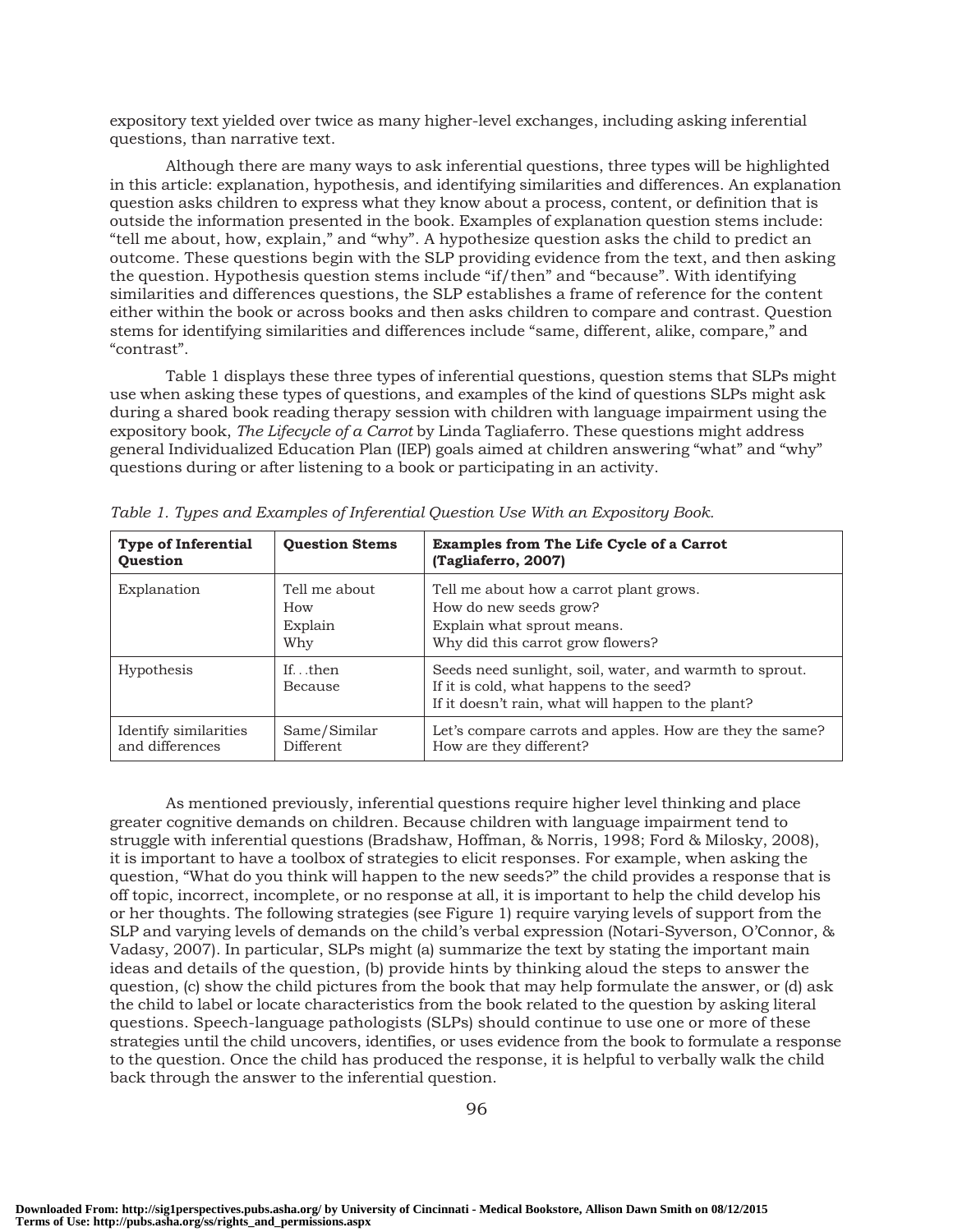Figure 1. Strategies to Elicit Responses to Inferential Question.



### Addressing Vocabulary Goals with Expository Texts

Another common goal for young children on SLPs' caseloads includes developing children's word knowledge. In fact nearly 50% of kindergarten and first-grade children served by SLPs have IEP-goals specific to vocabulary (Schmitt, Justice, Logan, Schatschneider, & Bartlett, 2014). The prevalence of vocabulary goals on children's IEPs is likely due to documented research showing that children with language impairment tend to learn words more slowly and use fewer words than their peers (McGregor et al., 2002; Oetting, 1999). These vocabulary deficits in children with language impairment are concerning given the significant contribution of vocabulary skills to later reading comprehension (Ehri, Nunes, Stahl, & Willows, 2001) and writing ability (Dockrell, Lindsay, Connelly, & Mackie, 2007). Using expository texts during a shared book reading context is one way to develop children's breadth and depth of word knowledge particularly because the vocabulary in expository text tends to be more specialized while the vocabulary in narrative texts tends to be more general and include mental state language not typically found in expository texts.

Speech-language pathologists (SLPs) who want to use expository texts to address young children's IEP goals related to vocabulary should use principles of rich vocabulary instruction which have been well-established through decades of empirical research (Beck & McKeown, 2007; McKeown, Beck, Omanson, & Pople, 1985; Robbins & Ehri, 1994). Two principles especially relevant to expository text is to select words that are important and useful and to teach words selected explicitly and directly (for a review of all principles of effective vocabulary instruction see Neuman & Wright, 2014). Vocabulary instruction that employs the thoughtful selection of words to teach and direct teaching of those words, compared to vocabulary instruction that does not employ these principles, demonstrate significant and large effect sizes (for a meta-analysis see Elleman, Lindo, Morphy, & Compton, 2009).

With regard to selecting vocabulary words, three criteria may be used for selecting vocabulary words to teach during expository book reading. First Beck, McKeown, and Kucan's (2002) tiered framework for selecting vocabulary words can be applied to expository text in the same way it is applied to narrative texts. Specifically, Tier 2 words or those words that occur frequently and are useful for learning the specific content in the expository book can be selected (e.g., describe, experiment). Tier 2 words are differentiated from Tier 1, which are high frequent, everyday words (e.g., plant, grow) and Tier 3, which are highly specified words used in a specific topic carrying content meaning (e.g., pollinate, transparent). Second, the words selected should be based on their critical importance to understanding the concepts and particular features associated with the topics (Neuman & Dwyer, 2011; Pollard-Durodola et al., 2011; Williams et al., 2009). Last, vocabulary words that can be defined in everyday language should be considered so that children with language impairment will eventually use these vocabulary words in their own conversation during interactive discussions and informational retellings (e.g., a "pod" is a "hard pocket with seeds inside").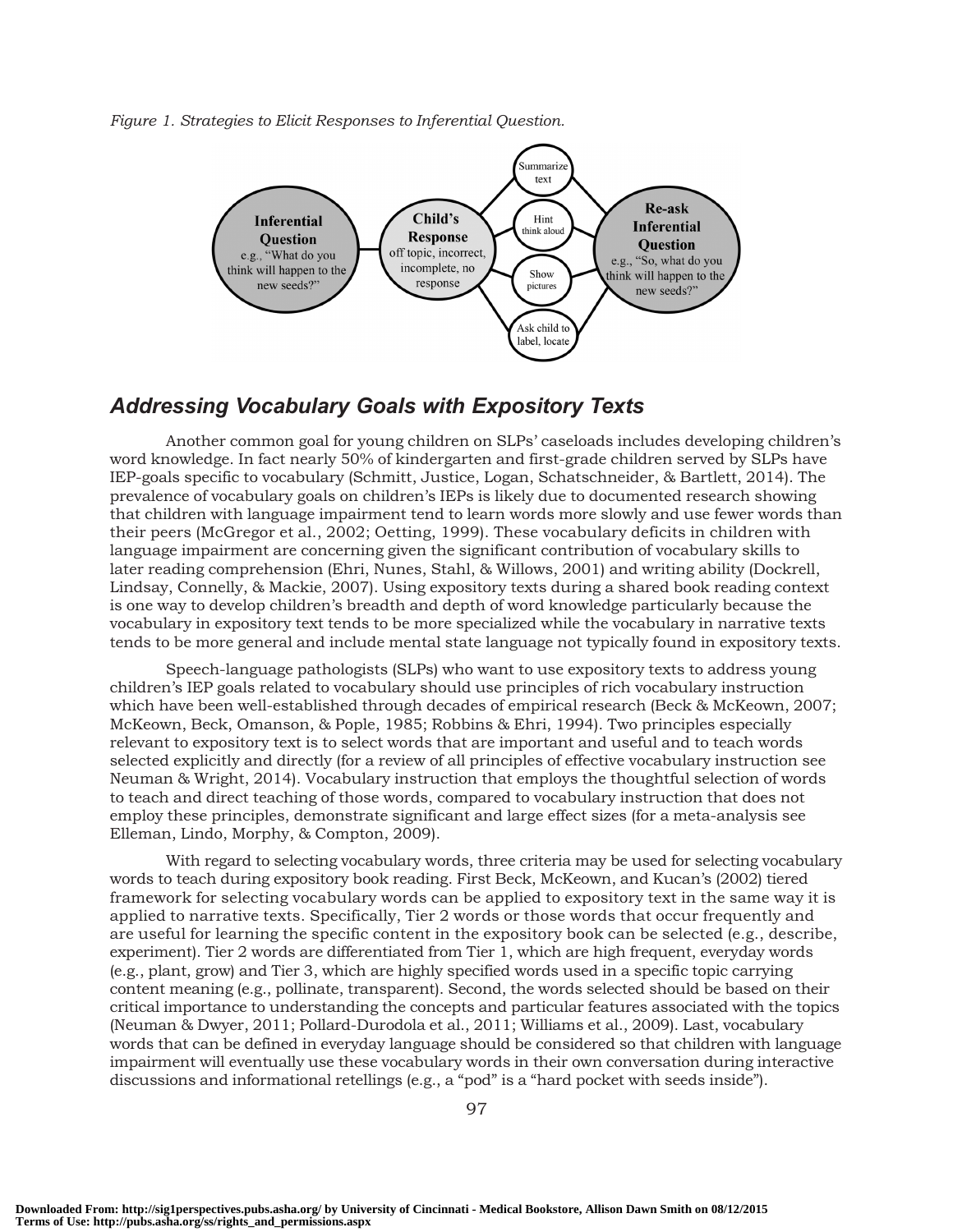Once target vocabulary words are selected, teaching individual words to children should include explicit and extended discussion of the words during the book reading (Coyne et al., 2010; Justice, Meier, & Walpole, 2005). Fien et al.'s (2011) implementation of rich vocabulary instruction with first-grade children with low vocabulary skills involved researchers following an instructional routine designed to increase children's comprehension of expository content. Within the context of reading aloud an expository book, researchers would: "(a) say and repeat the target vocabulary word, (b) say and practice the definition, (c) discuss examples and non-examples related to the word, and (d) have an extended conversation about the word" (p. 310). Thus, a similar routine might be applied to explicit discussion of vocabulary words with preschool children with language impairment during shared book reading of an expository picture book.

Using our example of The Life Cycle of a Carrot, the word "sprout" as a verb is an important vocabulary word in the book for understanding the sequence of how a carrot plant grows. Using the routine above, explicit discussion of the word "sprout" during shared book reading might look like the following:

"That sentence has an important word in it, 'sprout.' Let's read that sentence again with the word 'sprout' in it. 'Carrot seeds need water and warmth to sprout.' 'To sprout' means to begin to grow. Look, this picture shows a green stem beginning to grow up through the dirt. The stem is coming from the seed underground. I'm going to read this sentence again. I'm going to use 'begin to grow' in place of 'sprout.' Carrot seeds need water and warmth to 'begin to grow'. What does sprout mean? Let's say sprout together."

# Addressing Syntactic Relationship Goals using Expository Texts

In addition to semantics, young children on SLPs' caseloads also frequently have goals related to syntax, most likely because difficulty with the understanding and use of language structures is one of the more salient characteristics of children with language impairment (LI; Montgomery et al., 2009). Specifically, research shows that children with LI use shorter sentences, more simple sentence structures, and use fewer words to signal complex relationships compared to children with typical language skills (Bishop, 1982; Bishop & Donlan, 2005; Rice et al., 2010; Van der Lely, 1998). As mentioned earlier, one of the differentiating features of expository books compared to narrative texts includes the variety of ways information is organized in an overall pattern to express complex relationships.

Five of the most common types of organizational patterns or text structures include description, sequence, compare-contrast, cause-effect, and problem-solution (Meyer & Ray, 2011). The means by which these organizational patterns are signaled is through specific language structures such as temporal order words including "first, next, last" for sequence and comparative conjunctions such as "but" and "although" for compare and contrast. Table 2 displays each text structure and its associated language structures. While there are more sophisticated language structures associated with each text structure, we included those structures in Table 2 we deemed developmentally appropriate for preschool-age children.

| <b>Text Structure</b> | <b>Signal Word Examples</b>                                   |
|-----------------------|---------------------------------------------------------------|
| Description           | Red (colors), round (shapes), large (sizes), smooth (texture) |
| Sequence              | First, second, next, before, after, then, now, today, steps   |
| Compare-and-Contrast  | Same, similar, different, but, also                           |
| Cause-and-Effect      | Because, cause, effect, if/then                               |
| Problem-and-Solution  | Prevent, problem, solve, make better, help                    |

Table 2. Text Structures and their Associated Signal Words.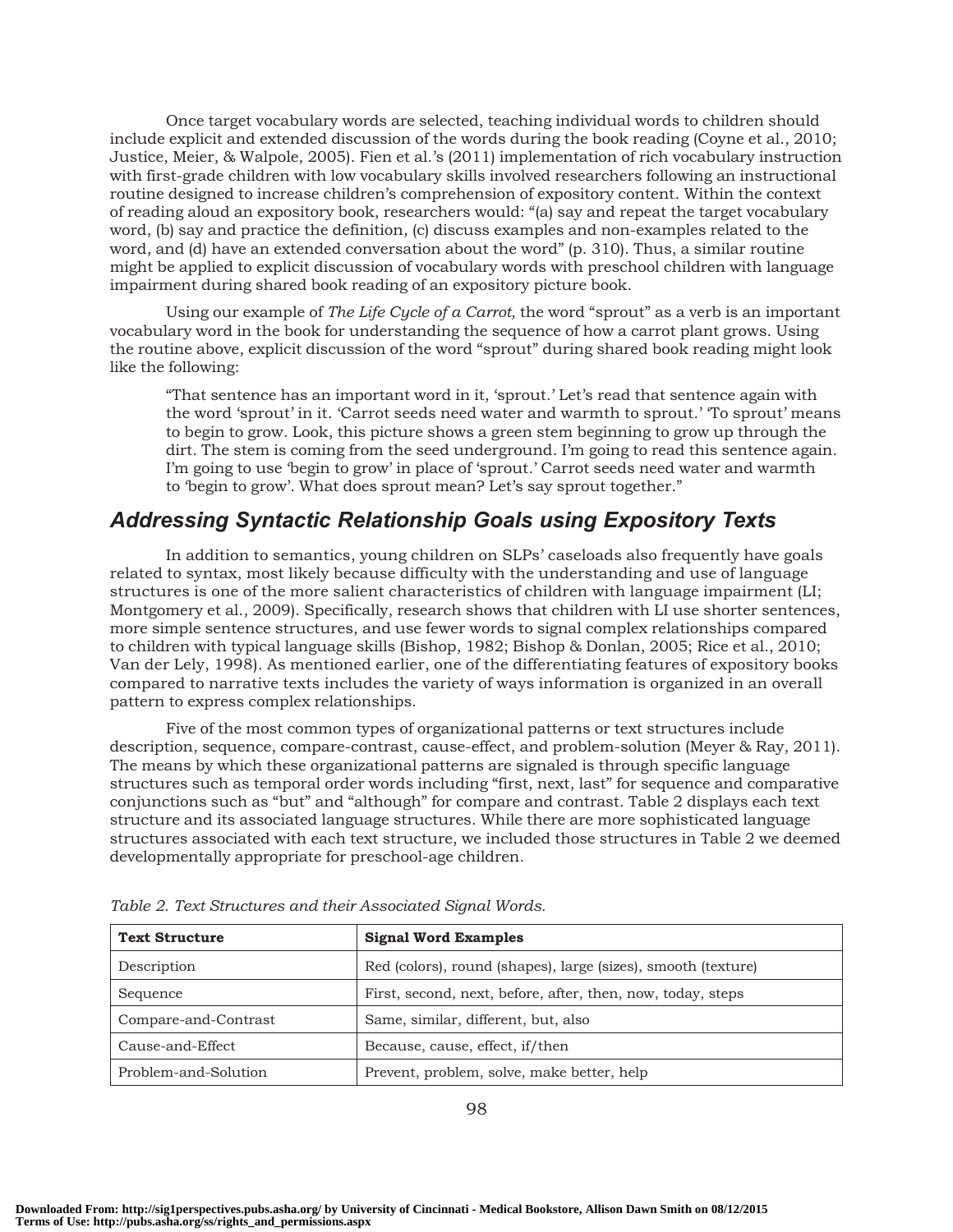Speech-language pathologists (SLPs) who are interested in addressing therapy goals related to syntactic relationships such as "After listening to a story or participating in an activity, student will order two or more events sequentially, with one verbal or visual prompt, with 80% accuracy in 4 out of 5 trials" might find expository texts especially amenable to working on such goals. Using the book, The Life Cycle of a Carrot (Tagliaferro, 2007) again, the overall organization of the book is sequential because it provides a step-by-step account of how a carrot seed grows. Therefore, SLPs might model and use target language structures, or signal words, in their questions to students while reading such as,

"First you plant a carrot seed. Then what happens?" Or you might ask open-ended questions that attempt to elicit the language structures from the child such as, "Let's talk about growing a carrot plant. My turn first. First, you plant the carrot seed. Thomas, now it's your turn."

In addition, graphic organizers can be used to model and elicit language structures. Because The Life Cycle of a Carrot (Tagliaferro, 2007) includes a sequence or steps, a graphic organizer as depicted in Figure 2 might be used with the boxes representing the steps of the growing plant and the arrows representing the language structures such as "first, next, then, and finally." Because preschool age children are most likely unfamiliar with graphic organizers, it is important to model how to use the graphic organizers and use them repeatedly to retell the information from the book. Speech-language pathologists (SLPs) might gather four pictures from the book, one picture representing each step and cut it into a square. Then they might place the pictures in the corresponding boxes and tell the children that they are going to tell the steps of how a carrot plant grows using the pictures and arrows. Point to the arrows while modeling and tell the children the arrow means "next" (e.g., "First you plant a seed in the soil. Next, the seed sprouts"). Modeling and using graphic organizers as part of a larger expository book reading experience with preschool age children has shown to be an effective strategy for increasing children's comprehension and expression of language structures associated with two text structures, compare-contrast, and problem-solution (Culatta et al., 2010). As a result, expository books can be one effective context for addressing children's language goals related to syntax and language structures.

Figure 2. Graphic Organizer for Sequence Text Structure.



### Conclusion

As discussed, current practice in preschool special education classrooms includes little exposure to expository texts, although this practice is growing in large part due to implementation of the CCSS. Expository shared book reading, compared to shared book reading with narrative texts, offers SLPs a novel and innovative context for addressing important language goals on preschool children's IEPs such as responding to higher-level questions, vocabulary, and syntactic relationships. Children with special needs such as language impairment need explicit and active instruction and practice with the structures and content of a variety of texts including those that are expository in nature to make significant improvements in language and emergent literacy skills. Thus, SLPs are encouraged to embrace expository books as a means for addressing language goals with children they serve on their caseloads. Using expository shared book reading can provide a purposeful and systematic approach for targeting language and expository text skills for preschool children in special education classrooms.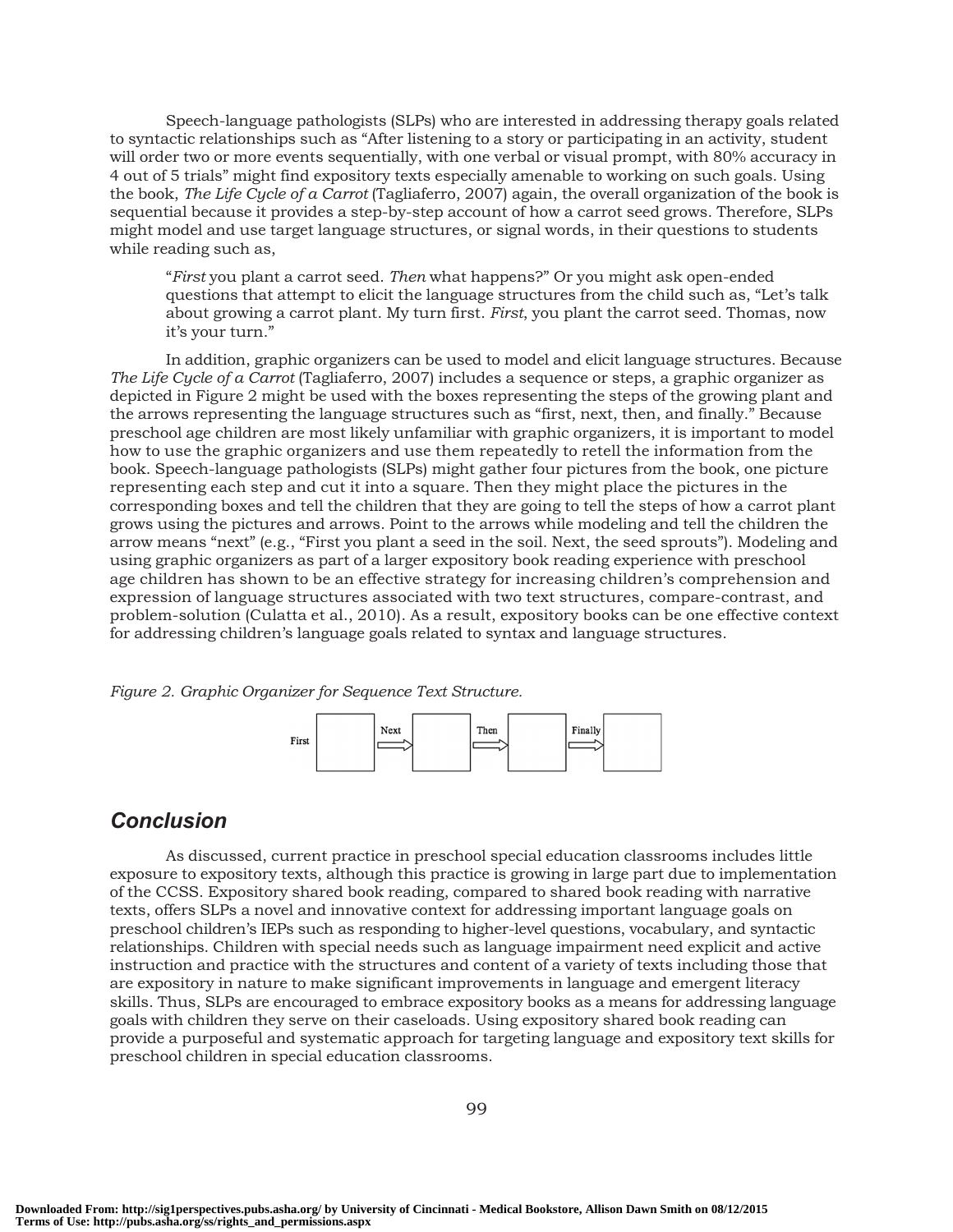#### References

Beck, I. L., & McKeown, M. G. (2007). Increasing young low-income children's oral vocabulary repertoires through rich and focused instruction. The Elementary School Journal, 107(3), 251–271.

Beck, I., McKeown, M. G., & Kucan, L. (2002). Bringing words to life: Robust vocabulary development. New York: Guilford.

Bishop, D. V. (1982). Comprehension of spoken, written and signed sentences in childhood language disorders. Journal of Child Psychology and Psychiatry, 23(1), 1–20.

Bishop, D., & Donlan, C. (2005). The role of syntax in encoding and recall of pictorial narratives: Evidence from specific language impairment. British Journal of Developmental Psychology, 23(1), 25–46.

Bradshaw, M., Hoffman, P., & Norris, J. (1998). Efficacy of expansions and cloze procedures in the development of interpretations by preschool children exhibiting delayed language development. Language, Speech, & Hearing Services in Schools, 29, 85–95.

Carlson, E., Daley, T., Shimshak, A., Riley, J., Keller, B., Jenkins, F., & Markowitz, J. (2008). Changes in the characteristics, services, and performance of preschoolers with disabilities from 2003–04 to 2004–05: Wave 2 overview report from the Pre-Elementary Education Longitudinal Study. Rockville, MD: Westat.

Coyne, M. D., McCoach, D. B., Loftus, S., Zipoli, R., Jr., Ruby, M., Crevecoeur, Y. C., & Kapp, S. (2010). Direct and extended vocabulary instruction in kindergarten: Investigating transfer effects. Journal of Research on Educational Effectiveness, 3(2), 93–120.

Culatta, B., Hall-Kenyon, K. M., & Black, S. (2010). Teaching expository comprehension skills in early childhood classrooms. Topics in Language Disorders, 30(4), 323–338.

Dockrell, J. E., Lindsay, G., Connelly, V., & Mackie, C. (2007). Constraints in the production of written text in children with specific language impairments. Exceptional Children, 73(2), 147–164.

Duke, N. K. (2000). 3.6 minutes per day: The scarcity of informational texts in first grade. Reading Research Quarterly, 35(2), 202–224.

Dymock, S. (2005). Teaching expository text structure awareness. The Reading Teacher, 59(2), 177–181.

Ehri, L. C., Nunes, S. R., Stahl, S. A., & Willows, D. M. (2001). Systematic phonics instruction helps students learn to read: Evidence from the National Reading Panel's meta-analysis. Review of educational research, 71(3), 393–447.

Elleman, A. M., Lindo, E. J., Morphy, P., & Compton, D. L. (2009). The impact of vocabulary instruction on passage-level comprehension of school-age children: A meta-analysis. Journal of Research on Educational Effectiveness, 2(1), 1–44.

Fien, H., Santoro, L., Baker, S. K., Park, Y., Chard, D. J., Williams, S., & Haria, P. (2011). Enhancing teacher read alouds with small-group vocabulary instruction for students with low vocabulary in first-grade classrooms. School Psychology Review, 40(2), 307–318.

Ford, J. A., & Milosky, L. M. (2008). Inference generation during discourse and its relation to social competence: An online investigation of abilities of children with and without language impairment. Journal of Speech, Language, and Hearing Research, 51(2), 367–380.

Fractor, J. S., Woodruff, M. C., Martinez, M. G., & Teale, W. H. (1993). Let's not miss opportunities to promote voluntary reading: Classroom libraries in the elementary school. The Reading Teacher, 46(6), 476–484.

Gersten, R., Fuchs, L. S., Williams, J. P., & Baker, S. (2001). Teaching reading comprehension strategies to students with learning disabilities: A review of research. Review of Educational Research, 71(2), 279–320.

Guo, Y., Sawyer, B. E., Justice, L. M., & Kaderavek, J. N. (2013). Quality of the literacy environment in inclusive early childhood special education classrooms. Journal of Early Intervention, 35(1), 40–60.

Justice, L. M., Meier, J., & Walpole, S. (2005). Learning new words from storybooks: An efficacy study with at-risk kindergartners. Language, Speech, and Hearing Services in Schools, 36(1), 17–32.

Katims, D. S., & Pierce, P. L. (1995). Literacy-rich environments and the transition of young children with special needs. Topics in Early Childhood Special Education, 15(2), 219–234.

Maloch, B., & Bomer, R. (2013). Informational texts and the common core standards: What are we talking about, anyway? Language Arts, 90(3), 205–213.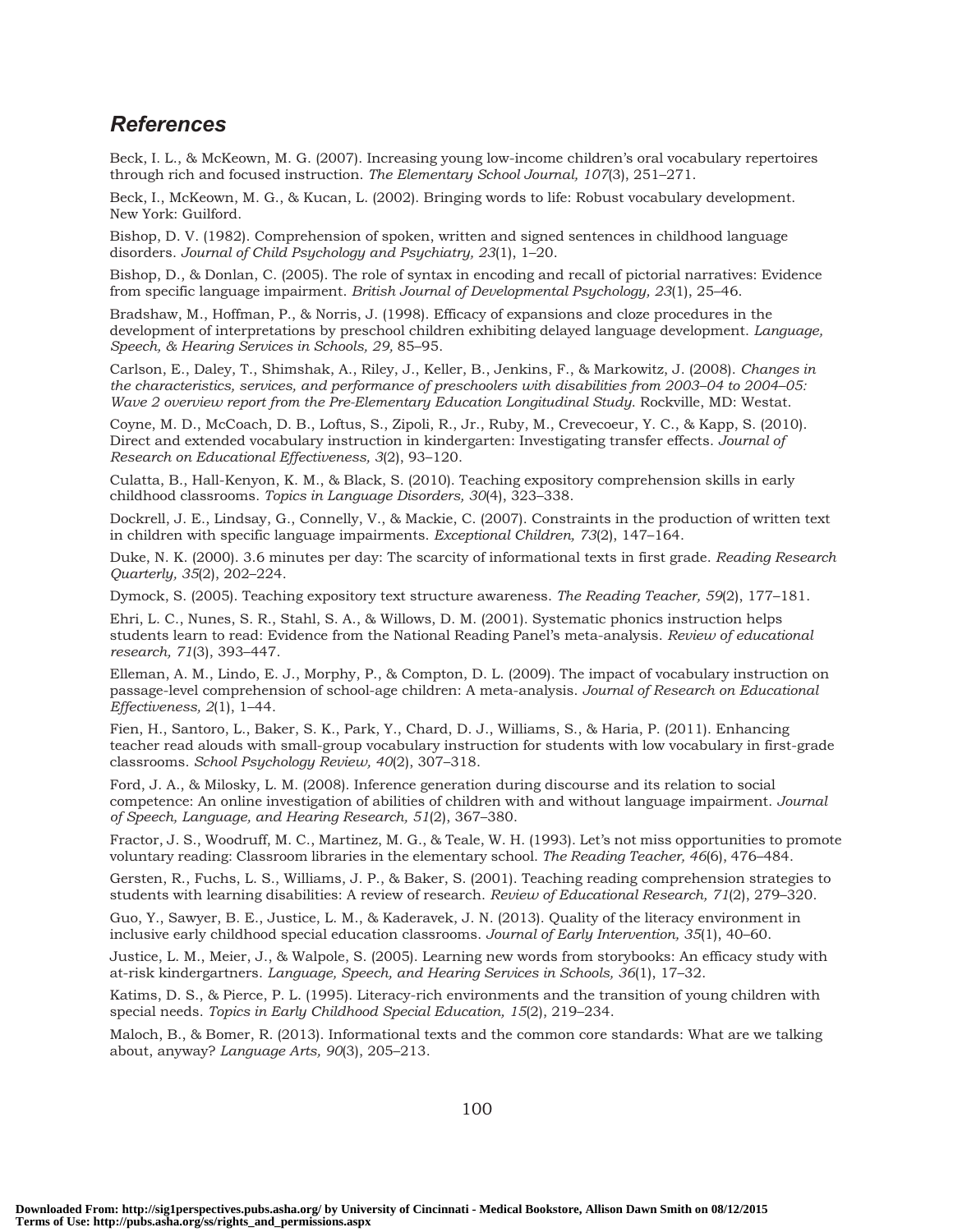McGregor, K. K., Newman, R. M., Reilly, R. M., & Capone, N. C. (2002). Semantic representation and naming in children with specific language impairment. Journal of Speech, Language, and Hearing Research, 45(5), 998–1014.

McKeown, M. G., Beck, I. L., Omanson, R. C., & Pople, M. T. (1985). Some effects of the nature and frequency of vocabulary instruction on the knowledge and use of words. Reading Research Quarterly, 522–535.

Meyer, B. J., & Ray, M. N. (2011). Structure strategy interventions: Increasing reading comprehension of expository text. International Electronic Journal of Elementary Education, 4(1), 127–152.

Montgomery, J. W., Evans, J. L., & Gillam, R. B. (2009). Relation of auditory attention and complex sentence comprehension in children with specific language impairment: A preliminary study. Applied Psycholinguistics, 30(1), 123–151.

National Early Literacy Panel. (2008). Developing early literacy: Report of the National Early Literacy Panel. Washington, DC: National Institute for Literacy.

National Governors Association Center for Best Practices & Council of Chief State School Officers. (2010). Common Core State Standards. Washington, DC: Authors.

Neuman, S. B., & Dwyer, J. (2011). Developing vocabulary and conceptual knowledge for low-income preschoolers: A design experiment. Journal of Literacy Research, 43(2), 103–129.

Neuman, S. B., & Wright, T. S. (2014). The magic of words: Teaching vocabulary in the early childhood classroom. American Educator, 38(2), 4–11.

Notari-Syverson, A., O'Connor, R. E., & Vadasy, P. F. (2007). Ladders to literacy: A preschool activity book. Paul H. Brookes Publishing Company.

Oetting, J. B. (1999). Children with SLI use argument structure cues to learn verbs. Journal of Speech, Language, and Hearing Research, 42(5), 1261–1274.

Pappas, C. C. (1991). Fostering full access to literacy by including information books. *Language Arts*, 68(6), 449–462.

Pollard-Durodola, S. D., Gonzalez, J. E., Simmons, D. C., Kwok, O., Taylor, A. B., Davis, M. J., ... Simmons, L. (2011). The effects of an intensive shared book-reading intervention for preschool children at risk for vocabulary delay. Exceptional Children, 77(2), 161–183.

Price, L. H., van Kleeck, A., & Huberty, C. J. (2009). Talk during book sharing between parents and preschool children: A comparison between storybook and expository book conditions. Reading Research Quarterly, 44(2), 171–194.

Rice, M. L., Smolik, F., Perpich, D., Thompson, T., Rytting, N., & Blossom, M. (2010). Mean length of utterance levels in 6-month intervals for children 3 to 9 years with and without language impairments. Journal of Speech, Language, and Hearing Research, 53(2), 333–349.

Robbins, C., & Ehri, L. C. (1994). Reading storybooks to kindergartners helps them learn new vocabulary words. Journal of Educational Psychology, 86(1), 54.

Schmitt, M. B., Justice, L. M., Logan, J. A., Schatschneider, C., & Bartlett, C. W. (2014). Do the symptoms of language disorder align with treatment goals? An exploratory study of primary-grade students' IEPs. Journal of communication disorders, 52, 99–110.

Stetter, M. E., & Hughes, M. T. (2010). Using story grammar to assist students with learning disabilities and reading difficulties improve their comprehension. Education and Treatment of Children, 33(1), 115–151.

Tagliaferro, L. (2007). The Life Cycle of a Carrot. Capstone.

Van der Lely, H. K. (1998). SLI in children: Movement, economy, and deficits in the computational-syntactic system. Language Acquisition, 7, 161–192.

Wasik, B. A., & Bond, M. A. (2001). Beyond the pages of a book: Interactive book reading and language development in preschool classrooms. Journal of Educational Psychology, 93(2), 243.

Whitehurst, G. J., Arnold, D. S., Epstein, J. N., Angell, A. L., Smith, M., & Fischel, J. E. (1994). A picture book reading intervention in day care and home for children from low-income families. Developmental Psychology, 30(5), 679.

Williams, J. P., Hall, K. M., Lauer, K. D., Stafford, K. B., DeSisto, L. A., & deCani, J. S. (2005). Expository text comprehension in the primary grade classroom. Journal of Educational Psychology, 94, 235–248.